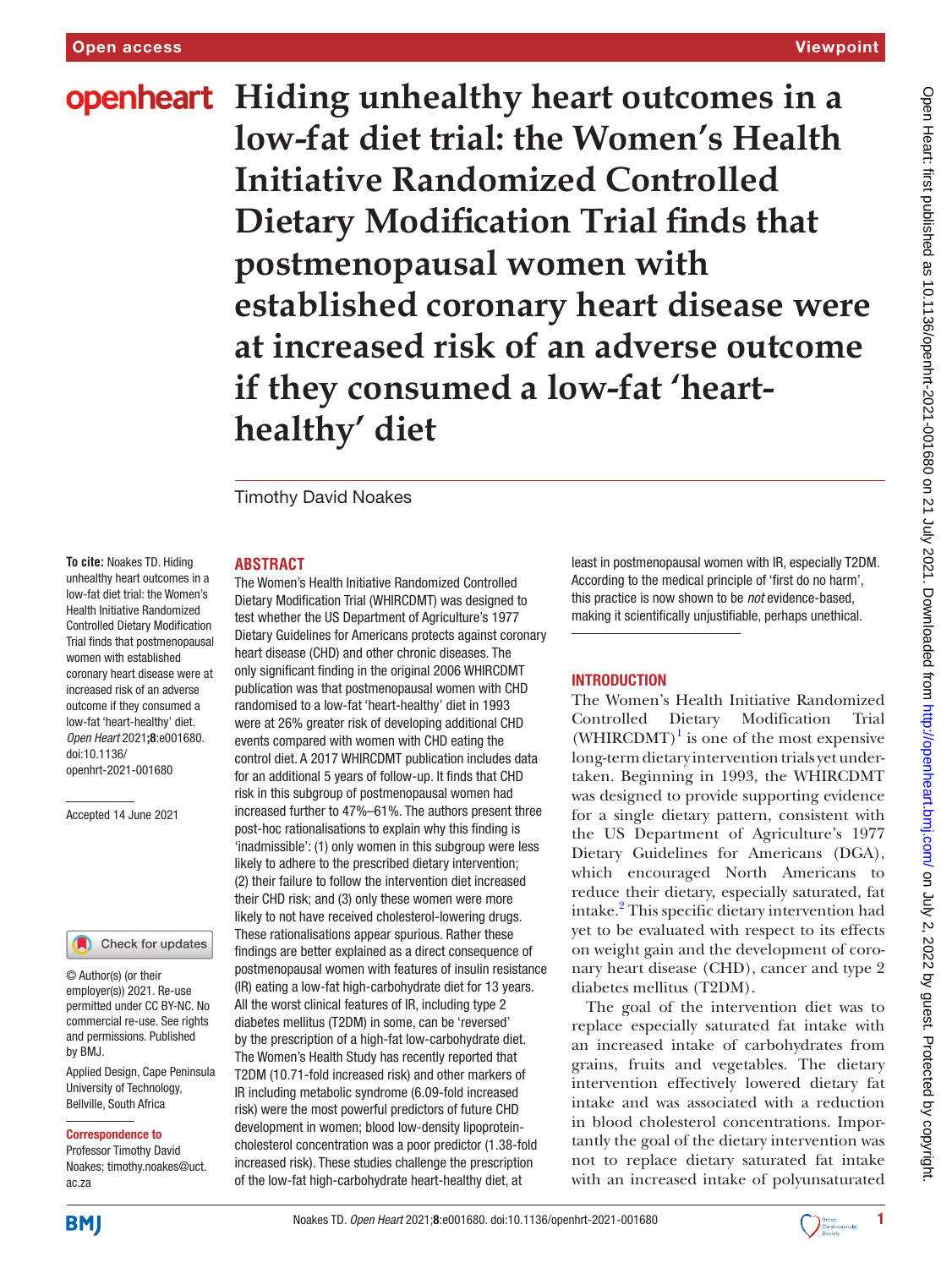fats. This particular intervention had been evaluated in two other trials, the final results of which were ultimately published in  $2013^3$  and  $2016.^4$ 

During the WHIRCDMT, only postmenopausal women randomised to the intervention group received the programme: an 'intensive behavioral modification program involved 18 group sessions in the first year and quarterly maintenance sessions thereafter, led by specially trained and certified nutritionists' (p656).<sup>1</sup> In addition, 'group activities were supplemented during the intervention period by individual interviews…targetedmessage campaigns, and personalized feedback on fat intake' ( $p657$ ).<sup>[1](#page-7-0)</sup> In contrast, 'women in the comparison group received a copy of the DGA, as well as other healthrelated materials, but had no contact with the nutrition interventionists' (p657).<sup>1</sup>

In this article I review two more recent publications from the WHIRCDMT<sup>56</sup> which show that compared with postmenopausal women who continued to eat the more usual, higher-fat, supposedly heart-unhealthy control diet, postmenopausal women randomised to the intervention diet were at 47%–61% increased risk of developing additional CHD complications during a further 5 years of follow-up. The authors provide three post-hoc rationalisations to explain why their latest finding is 'inadmissible'. I argue that none of these rationalisations is valid. I further propose that this iconic study definitively establishes that the prescription of the low-fat 'heart-healthy' diet to postmenopausal women with established CHD, because they are likely to be insulin-resistant, is scientifically unjustifiable and potentially unethical.

#### WHAT ARE THE TRUE FINDINGS OF THE WHICRCDMT?

#### Findings of the original 2006 publication from the WHIRCDMT

As detailed previously, $^7$  $^7$  the original publication describing the first 8 years of the WHIRCDMT failed to identify even one statistically significant beneficial outcome of this dietary intervention. The low-fat dietary intervention failed to protect against invasive breast<sup>[8](#page-7-6)</sup> or colorectal<sup>[9](#page-7-7)</sup> cancer and produced only a marginal (0.4kg) weight loss over the first 8 years of the trial. $^{10}$  In contrast, strict adherence to low-fat and DGA diets was associated with increased risk of weight gain, whereas strict compliance with a higher-fat reduced-carbohydrate diet 'was associated with a sharply lower risk of weight gain in adjusted models...' (p1191).<sup>11</sup> 'Our findings therefore challenge prevailing dietary recommendations, suggesting instead that a low fat (diet) may promote rather than prevent weight gain after menopause' (p[11](#page-7-9)96). $^{11}$ 

While the heart-healthy low-fat dietary intervention did not reduce the risk of developing T2DM during the first 8 years of the trial, $12$  already within the first year, women who began the experiment with T2DM showed significantly worsened ( $p<0.001$ ) blood glucose control.<sup>13</sup>

An unexpected finding was that postmenopausal women prescribed cholesterol-lowering medications (statins) were at 49% increased risk of developing T2DM[.14](#page-7-12) A prior meta-analysis found only a 9% increased risk of T2DM associated with statin use.<sup>[15](#page-7-13)</sup>

In contrast to these neutral or negative findings, the most important discovery in the 2006 report was essentially dismissed as unreliable: postmenopausal women who entered the trial with established CHD and who were randomised to the intervention diet in 1993 were at 26% increased risk of an adverse outcome compared with those women with CHD who continued eating their usual 'high'-fat control diet. This was the sole outcome that reached statistical significance.

I have argued<sup>7 16</sup> that this finding may not have been properly communicated.

Here I review the two most recent  $2017^5$  and  $2019^6$ publications from the WHIRCDMT which report additional findings from a further 5 years of follow-up of the population originally described in 2006.<sup>[1](#page-7-0)</sup> These publications are important because they provide an analysis of the effects of a more prolonged duration of exposure to the low-fat heart-healthy intervention diet.

#### Findings of the 2017 WHIRCDMT publication

The 2017 report describing the 13-year follow-up data for the WHIRCDMT<sup>[5](#page-7-4)</sup> introduced a novel subgroup analysis based on the health of the postmenopausal women on admission to the WHIRCDMT in 1993. Study participants were categorised into three subgroups based on their health status in 1993 when they entered the trial:

- 1. No CHD or hypertension (HTN).
- 2. HTN only.
- 3. Pre-existing CHD.

This categorisation allows for the identification of specific subgroups who may either benefit the most or be exposed to the greatest harm from the dietary intervention.

This subgroup analysis confirmed that the risk of developing additional CHD complications during the extended follow-up in the group of postmenopausal women with pre-existing CHD had increased from 26% in the first analysis<sup>[1](#page-7-0)</sup> to  $47\% - 61\%$  5 years later (figure 1 and 2 in reference<sup>[5](#page-7-4)</sup>) if they were assigned to the intervention diet. Postmenopausal women with HTN in 1993 received neither overall benefit nor harm if they ate the intervention diet (figure 1 and 2 in reference<sup>5</sup>). Healthy postmenopausal women with neither CHD nor HTN in 1993 received some benefit in terms of a small reduction in CHD risk but at the cost of an increased risk of stroke (figure 1 and 2 in reference<sup>[5](#page-7-4)</sup>).

Accordingly these data indicate that the examined heart-healthy intervention diet substantially worsened outcomes in postmenopausal women with established CHD while providing only a marginal benefit for those who are the most healthy because they had neither CHD nor HTN when the trial began. While the authors of the  $2017$  publication<sup>5</sup> acknowledge this increased risk of adverse CHD outcomes in those with prior CHD, this finding cannot be dismissed as simply due to chance.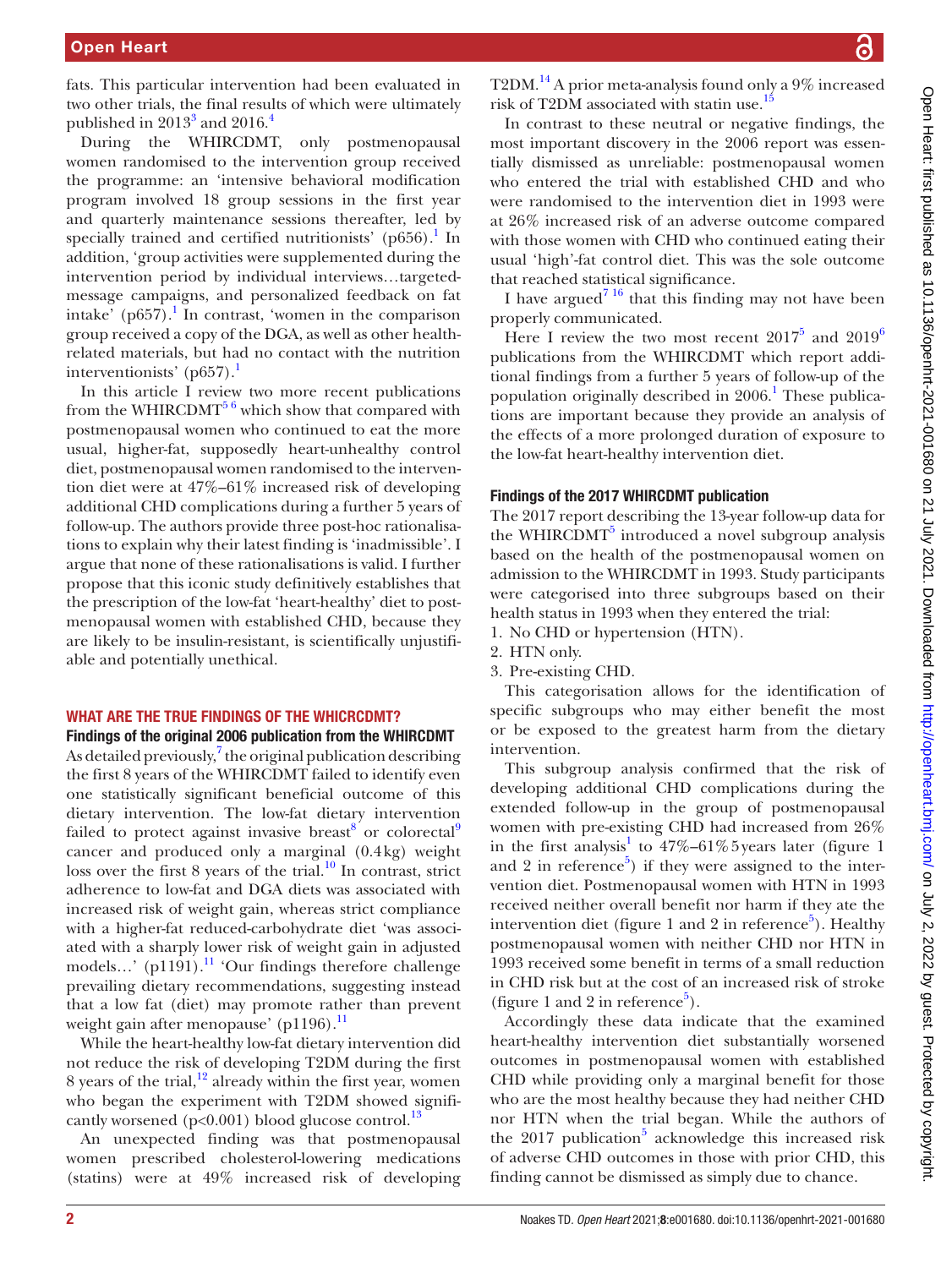The conclusion in the abstract also fails to mention any adverse outcomes for those with prior CHD eating the intervention diet for 13 years:

**Conclusions:** CVD risk in postmenopausal women appears to be sensitive to a change to a low-fat dietary pattern and among healthy women, including both CHD benefit and stroke risk  $(p35)$ .<sup>5</sup>

As a result and as was the case in the  $2006$  report,  $17$ these conclusions fail to emphasise that women with CHD at the start of the trial were at a substantially increased risk of additional cardiovascular events if they adopted the heart-healthy intervention diet.

# Post-hoc rationalisations to explain why findings of harm are'uninterpretable'

### *Rationalisation 1*

Women in the dietary intervention group failed to comply with the required dietary change to a low-fat diet.

The main explanation offered by the authors to de-emphasise the importance of the statistically significant findings of potential harm of the intervention diet in those with prior CHD appears to be based on concerns regarding dietary compliance:

We concluded that the trial results for CHD were uninterpretable in the prior CVD subjects (*i.e., the finding showing increased CHD risk in women with established CHD randomized to the "heart-healthy" intervention in 1993 – my addition*). **We were not able to rule out the possibility** that *dietary changes in the intervention group participants (my emphasis*) could have contributed to their unfavorable CHD experience. Others have hypothesized an unfavorable CHD effect based on studies in other contexts.<sup>17–19</sup> (p41)<sup>5</sup>

The logic of this post-hoc rationalisation seems to be the following: Women without CHD assigned to the hearthealthy low-fat dietary intervention in 1993 had adhered scrupulously to that diet. However, when randomised to the *identical* diet, another group of women, differing only because they started the trial with CHD, failed to comply with that same diet, producing results that are now 'uninterpretable'  $(p41)$ .

While the harms of the intervention diet were apparent in the original  $2006$  publication,<sup>17</sup> questions about dietary compliance were not raised at that time. Rather the authors chose to dismiss the finding as most probably due to chance: 'The intervention was associated with increased risk in the 3.4% of women with baseline CVD; this may be a chance observation, or rates in this small subset may be confounded by concurrent therapy or comorbid conditions' ( $p663-664$ ).<sup>[1](#page-7-0)</sup>

This establishes that there was no hint in the original article<sup>[1](#page-7-0)</sup> that some women with prior CHD assigned to the heart-healthy intervention diet in 1993 had not complied with the experimental diet, reverting rather to their previous heart-unhealthy high-fat control diet and so increasing their risk for further CHD events (according

to the original hypothesis being tested). The possibility that the heart-healthy intervention diet could be harmful rather than healthy was simply unimaginable when the WHIRCDMT was planned. The decades-long history of how this came about has been detailed by Teicholz, $^{17}$  $^{17}$  $^{17}$  as also by Noakes and Sboros.<sup>18</sup>

However, the authors' rationalisation is moot since the WHIRCDMT was designed and analysed as an *intentionto-treat* trial. As the authors describe the WHIRCDMT design: '**Design:** This randomized controlled trial was analyzed as intent to treat' (p260).<sup>[19](#page-7-17)</sup>

The intention-to-treat analysis is defined as the following: 'A method for analyzing results in a prospective randomized study where all participants who are randomized are included in the statistical analysis and analyzed according to the group (to which) they were originally assigned, regardless of what **treatment** (if any) they received'.<sup>[20](#page-7-18)</sup>

In summary, since the WHIRCDMT was designed as an intention-to-treat trial, this attempted post-hoc rationalisation is itself inadmissible.

# *Rationalisation 2*

The existence of what the authors describe as 'other contexts', in particular the Estrogen Replacement and Atherosclerosis (ERA) trial of progression of coronary artery narrowing in postmenopausal women eating diets with different macronutrient compositions.

The authors submit an additional 'other contexts'<sup>21-23</sup> argument to support their post-hoc rationalisation. Of these three references, two refer to original data collected as part of the ERA trial.<sup>21 22</sup> The third<sup>23</sup> is a character reference for the heart-healthiness of the heart-healthy intervention diet.

The ERA trial<sup>21</sup> found that coronary atherosclerosis did not progress in postmenopausal women who reported that they ate the most saturated fat during a 3-year observational trial to determine the effects of hormone replacement therapy on the progression of coronary atherosclerosis (arrow 1 in [figure](#page-3-0) 1), whereas those women whose diets contained either more carbohydrates or more polyunsaturated fats (and therefore less saturated fat) showed progression of coronary atherosclerosis (arrows 2 and 3 in [figure](#page-3-0) 1).

[Figure](#page-3-0) 1 shows that the highest rates of progression of coronary artery narrowing occurred in postmenopausal women in the highest quartile of intake of either polyunsaturated fats (arrow 2) or carbohydrates (arrow 3). However, women in the highest quartile of saturated fat intake showed a modest regression of coronary artery narrowing (arrow 1).

Thus the findings of the ERA trial predict that those eating less fats and especially less saturated fats and more carbohydrates (and more polyunsaturated fats if they so chose) would experience a more rapid progression of coronary artery narrowing.

So, correctly interpreted, the results of the ERA trial indicate those postmenopausal women with prior CHD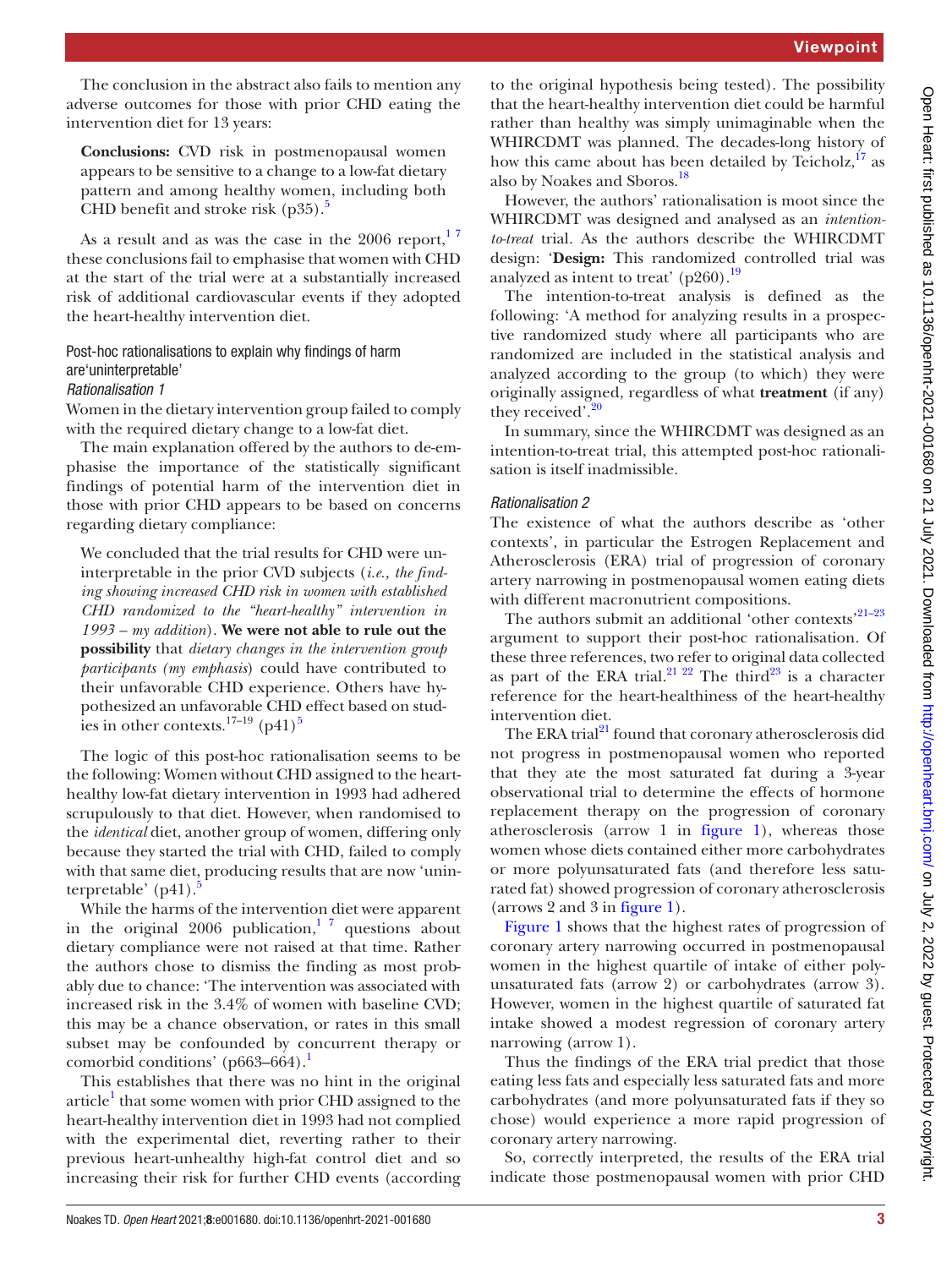

<span id="page-3-0"></span>Figure 1 Changes in mean minimal coronary artery diameter measured in postmenopausal women participating in the Estrogen Replacement and Atherosclerosis trial.<sup>21</sup> Note that increased rates of coronary artery narrowing were associated with increasing intake of polyunsaturated fats (arrow 2) and carbohydrates (arrow 3). The highest intake of saturated fat was associated with a slight regression of coronary artery narrowing (arrow 1). Redrawn and reproduced from Mozaffarian *et al*<sup>[21](#page-7-19)</sup> with permission from the *American Journal of Clinical Nutrition*.

would be more likely to experience progression of their coronary artery narrowing when eating the intervention rather than the control diet. Importantly, this interpretation is consistent with and not discordant from the findings of the WHIRCDMT.

The logic of Prentice  $et$   $a\ell s^5$  $a\ell s^5$  explanation must be that some women with prior CHD failed to comply with the heart-healthy intervention diet. Instead they reverted to their usual heart-unhealthy control diet containing too much dietary fat, especially saturated fat. This change, they must claim, would have caused CHD to progress in these women, whereas some other women in the same diet intervention group who faithfully followed the heart-healthy intervention diet presumably remained disease-free.

This explanation is only logical if the ERA study found that diets high in carbohydrates and low in saturated fats prevented progression of coronary artery narrowing.

However, the ERA study found the opposite [\(figure](#page-3-0) 1).

#### *Rationalisation 3*

Women with prior CHD randomised to the heart-healthy intervention diet in 1993 were less likely to be prescribed statin drugs during the trial and follow-up than were women in the respective control group. Since, according to this logic, statins reduce CHD events, CHD data from the intervention group are inadmissible.

The third rationalisation used to explain why follow-up data for postmenopausal women with CHD in 1993 randomised to the intervention diet are inadmissible is the claim that such women were *less* likely to be prescribed cholesterol-lowering statin drugs that, it is claimed, protect against future CHD events.

The claim is that the 13-year follow-up data of postmenopausal women with prior CHD randomised to

% USE OF STATINS IN THREE SUBGROUPS OF WOMEN IN THE WOMEN'S HEALTH INITIATIVE



<span id="page-3-1"></span>The Noakes Foundation, Cape Town - 2021

Figure 2 Percentage of postmenopausal women in the three different subgroups who were using statin drugs at the start (year 0) and end (year 6) of WHIRCDMT. Figure drawn from data in figure 3 in Prentice *et al*. [5](#page-7-4) CHD, coronary heart disease; WHIRCDMT, Women's Health Initiative Randomized Controlled Dietary Modification Trial.

the dietary intervention group were confounded by 'postrandomization use of cholesterol-lowering medi-cations' (p3[5](#page-7-4)).<sup>5</sup> The clear assumption is that statin use in women is associated with a significant reduction in CHD risk, $24$  a claim that is contested especially in women.[25](#page-7-22)

Prentice  $et$   $a\ell s^5$  $a\ell s^5$  explanation appears to be that postmenopausal women in the intervention group who failed to comply with the dietary advice and instead continued to consume higher levels of fat and saturated fat would be more likely to be prescribed and to comply with statin therapy. This assertion is however unsupported by baseline and follow-up data from the WHIRCDMT, which in fact demonstrate a higher level of statin use in women with prior CHD randomised to the dietary intervention [\(figure](#page-3-1) 2).

Thus [figure](#page-3-1) 2 shows that the subgroup of 1656 postmenopausal women with prior CHD in 1993 were ~15%– 20%more likely to be prescribed statin drugs during the trial and follow-up than were postmenopausal women in the other two subgroups. However, the percentage of statin users in women with prior CHD was essentially the same at all times during the trial regardless of whether they were assigned to either the intervention or control diet ([figure](#page-3-1) 2).

This finding that postmenopausal women with CHD in 1993 were equally likely to be taking statin drugs regardless of their dietary assignment seems to disprove the authors' claim that 'postrandomization use of cholesterol-lowering medications' invalidates the findings of increased CHD events in women with prior CHD randomised to the low-fat heart-healthy intervention diet  $(p35).$ <sup>5</sup>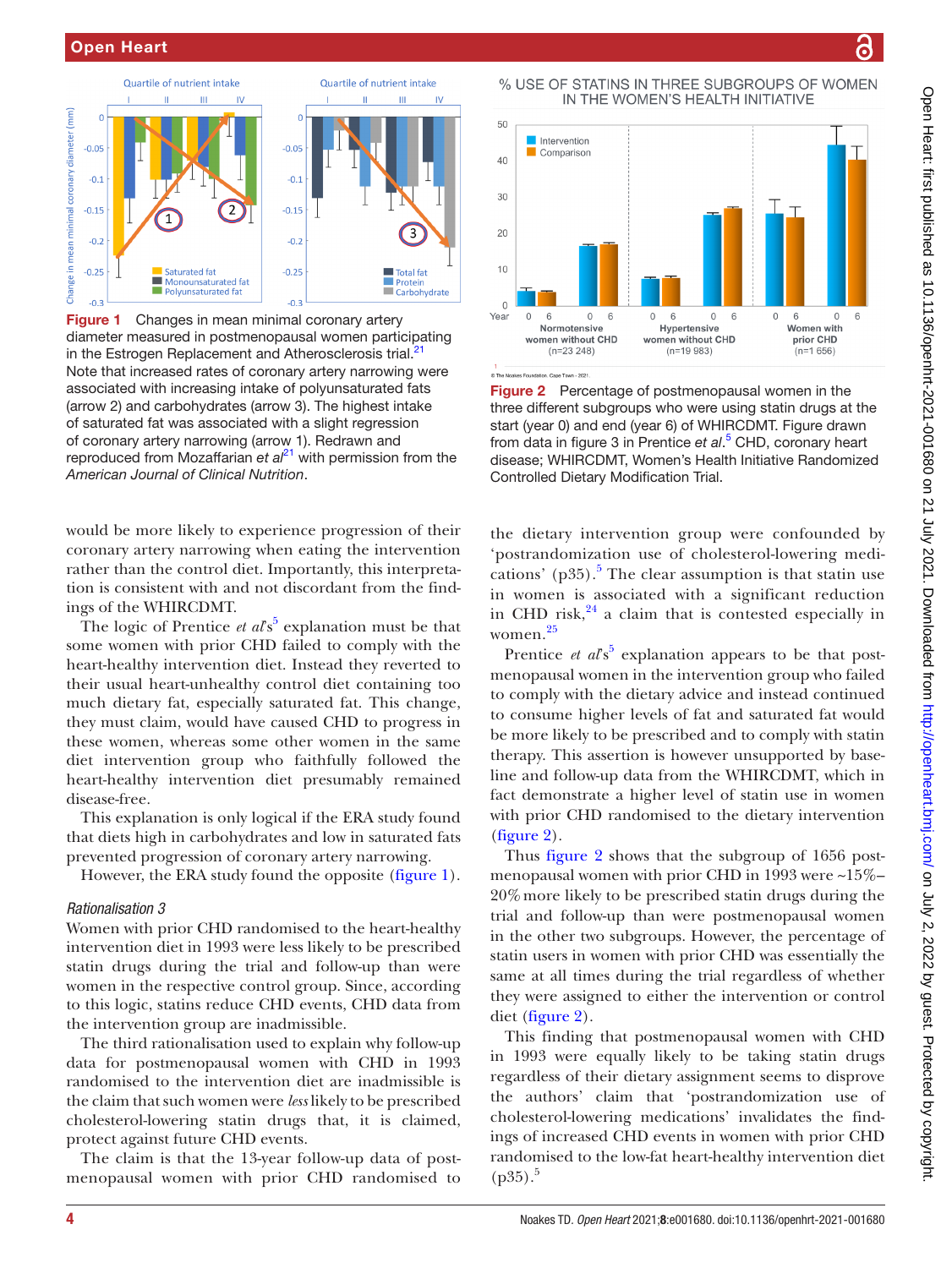Post-hoc rationalisations should not be used to explain data that challenge a favoured hypothesis

These post-hoc rationalisations introduced by Prentice *et*   $a\bar{b}$  arise perhaps from an abiding, largely unchallenged certainty in the safety and efficacy of the low-fat hearthealthy diet.<sup>17</sup> Thus, 'the results from the WHI diet trial taken as a whole are consistent with our current understanding of the major dietary components that influence cardiovascular disease' (p281).<sup>26</sup> However, this statement is not supported by the extensive scientific evidence the authors have provided.

Rather the WHIRCDMT disproved the hypothesis it was designed to test. Once disproven, the tested hypothesis must be summarily rejected; it cannot be rescued by post-hoc rationalisations of convenience. As Stephen Hawking wrote, 'if the observations don't agree with the theory, one abandons the theory'  $(p36)$ .<sup>[27](#page-7-24)</sup>

# Findings of the 2019 WHIRCDMT publication

In their most recent<sup>[6](#page-7-14)</sup> 2019 publication, the authors chose to report the results only for postmenopausal women who entered the trial without CHD in 1993. By excluding women for whom the diet has now been shown to be harmful, the authors were able to conclude that 'reduction in dietary fat with corresponding increase in vegetables, fruit, and grains led to benefits related to breast cancer, CHD and diabetes, without adverse effects, among healthy post-menopausal US women' (p15[6](#page-7-14)5).<sup>6</sup>

This statement fails to warn that this same diet produced measurable harm in unhealthy women with established CHD in 1993.

# What are the current findings of the WHIRCDMT?

The reports of the findings of the WHIRCDMT could and perhaps should have emphasised the following:

- 1. Compared with the experience of women with CHD in 1993 who ate a diet with more fats, including saturated fats, postmenopausal women eating the hearthealthy low-fat intervention diet were at 47%–61% increased risk of developing additional CHD events during 13 years of follow-up.
- 2. This represented a substantial increase in adverse events for women in the intervention group, compared with the findings 5years earlier, when the risk difference (26%) between the two study groups was substantially less.
- 3. This risk difference occurred even though only the intervention group had received the intensive behavioural modification programme led by especially trained and certified nutritionists during the first 8 years of the trial.
- 4. Postmenopausal women with HTN but without CHD in 1993 received neither benefit nor harm from eating the heart-healthy intervention diet for 13 years.
- 5. Postmenopausal women with neither HTN nor CHD in 1993 received some benefits from eating the hearthealthy intervention diet for 13 years but at the cost of an increased risk of stroke.
- 6. Percentage use of statins was equivalent in postmenopausal women with CHD in 1993 randomised to either the control or intervention diet. In both groups >40% of participants were prescribed statin drugs. The finding that risk of future CHD events was greater in the group receiving the low-fat dietary intervention, despite high rates of statin use, proves that statin use did not eliminate and may not have lessened the increased risk of future CHD events associated with eating the heart-healthy low-fat diet.
- 7. Postmenopausal women in either dietary intervention group who were prescribed statin drugs were at 49% increased risk of developing T2DM.
- 8. At the end of the first year of the trial, postmenopausal women with T2DM at the start of the trial in 1993 showed worsened glucose control if they were randomised to the low-fat dietary intervention.
- 9. Postmenopausal women who complied strictly with a personally chosen, higher-fat, reduced-carbohydrate diet showed a 'sharply lower' risk of weight gain during the trial.
- 10. The most important practical finding of the WHIRCDMT was that only those postmenopausal women who are the healthiest because they have neither CHD nor HTN can be reassured that eating the heart-healthy DGA intervention diet will not cause long-term cardiovascular harm and may instead provide some benefit.

# FINDINGS FROM THE WOMEN'S HEALTH STUDY

# T2DM and other markers of insulin resistance as predictors of future CHD risk

The Women's Health Study (WHS), also established between 1992 and 1995 at Harvard Medical School, was designed as a clinical trial to evaluate the effects of vitamin  $E^{28}$  or low-dose aspirin<sup>2930</sup> on the risk of developing CHD or cancer in initially healthy women free from cardiovascular disease and cancer at baseline. These studies found no overall benefit for either intervention. A subsequent 21.4-year-long, prospective follow-up cohort study of 28 024 of these women<sup>31</sup> has evaluated more than 50 clinical, lipid, inflammatory and metabolic risk factors and biomarkers for the subsequent development of CHD.

T2DM has long been considered by some $32$  to be a more important risk factor in the pathogenesis of CHD than elevated blood cholesterol concentrations,  $33\frac{34}{1}$  the latter being the hypothesis tested by the WHIRCDMT. The results of the 21.4-year-long, prospective follow-up WHS<sup>31</sup> confirm that T2DM, not an elevated blood cholesterol concentration, is the key driver of future CHD development. [figure](#page-5-0) 3 shows the most important results of this part of the WHS.

[Figure](#page-5-0) 3 shows that the strongest predictors of future CHD development in these postmenopausal women are all the classic clinical markers of insulin resistance (IR), most especially T2DM (10.7-fold increased risk), metabolic syndrome (6.09-fold increased risk), HTN (4.58-fold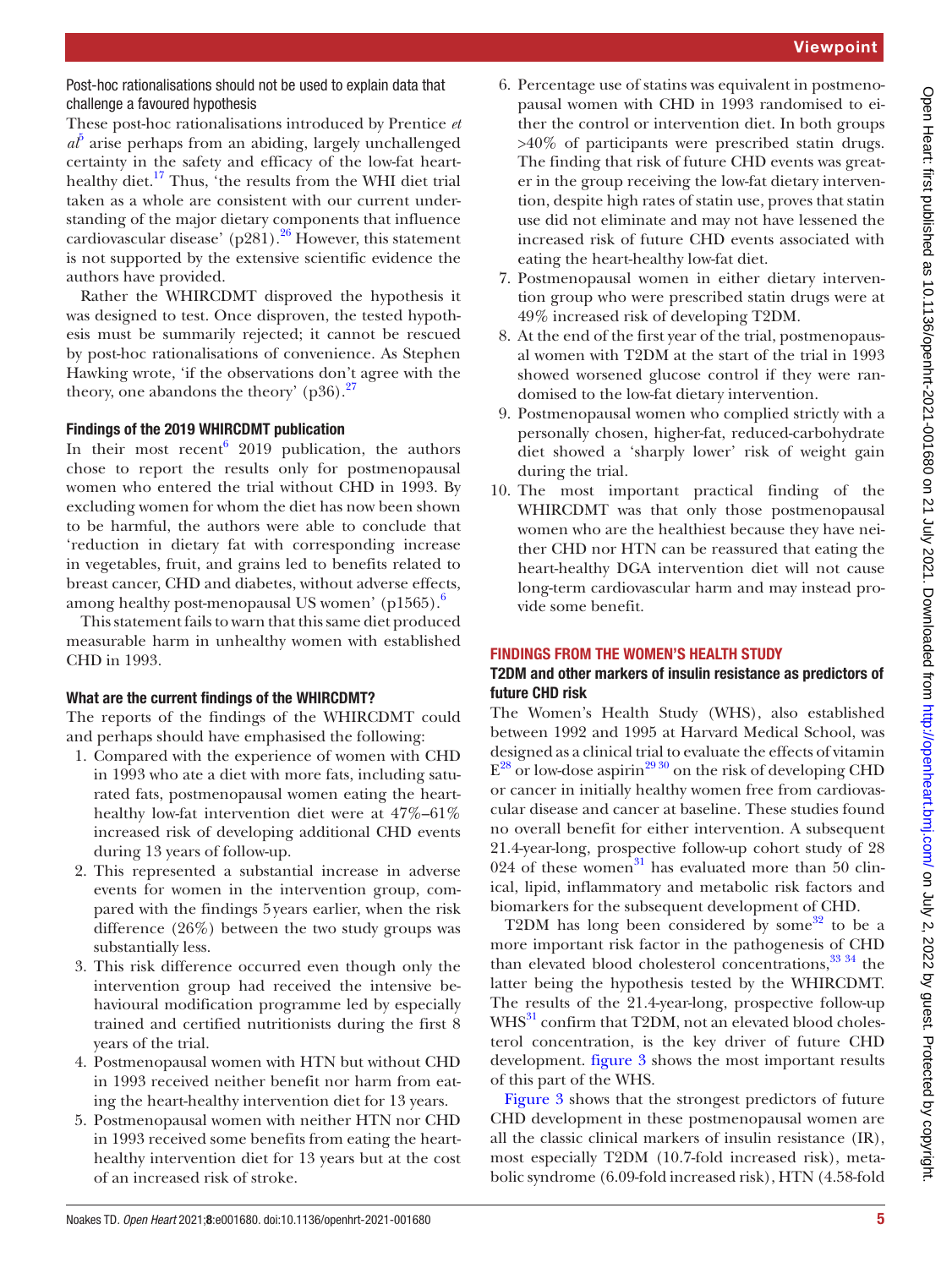

<span id="page-5-0"></span>Figure 3 HR for the six most important risk factors and the six biochemical markers for the development of CHD in 28 024 postmenopausal women who were healthy on entry to the Women's Health Study. Drawn from data from Dugani *et al*. [31](#page-7-27) CHD, coronary heart disease; HDL, high-density lipoprotein; LDL, low-density lipoprotein.

increased risk) and obesity (4.33-fold increased risk). All these markers of IR had greater predictive value for CHD than did smoking.

In addition the most important metabolic risk marker was the Lipoprotein Insulin Resistance (LPIR) score<sup>35</sup> (6.40-fold increased risk). The LPIR score is based on lipoprotein subclass and size information measured with nuclear magnetic resonance (NMR) imaging. It has strong associations with multiple markers of IR and 'may represent a simple means to identify individuals with IR'  $(p422)$ .<sup>35</sup> The score is based on studies showing changes in lipoproteins in persons with IR. In particular, those with IR show the following characteristic NMR lipoprotein patterns $35-38$ :

- 1. Greater number of the large subclass of very lowdensity lipoprotein (VLDL) particles.
- 2. Greater number of the small subclass of low-density lipoprotein (LDL) particles.
- 3. Lower number of the large subclass of high-density lipoprotein (HDL) particles.
- 4. In addition, mean VLDL particle sizes are generally larger and mean LDL and HDL particle sizes usually smaller in persons with IR $^{36\,37}$  or pre-diabetes. $^{39}$

In contrast serum LDL-cholesterol concentration—the principal target of the low-fat heart-healthy intervention diet in the WHIRCDMT<sup>1</sup> because the Women's Health Initiative (WHI) principal investigators consider it to be *the* determinant of CHD risk $^{33}$ <sup>34</sup>—was of little predictive value (1.38-fold increased risk) ([figure](#page-5-0) 3).

Accordingly a low-fat diet, which may indeed lower blood LDL-cholesterol concentrations but at the cost of an increasing atherogenic dyslipidaemia, $40-42$  especially in those with  $IR<sub>1</sub><sup>43–46</sup>$  would be expected to worsen CHD outcomes, precisely as happened in the subgroup of postmenopausal women with prior CHD in the WHIRCDMT.

More evidence that abnormalities in carbohydrate rather than in fat metabolism drive coronary atherosclerosis comes from the Progression of Early Subclinical Atherosclerosis study,<sup>47</sup> which found an association between haemoglobin A1c (HbA1c) values and subclinical atherosclerosis in persons without T2DM. The relationship was present at all HbA1c values, even at values below 5.5%, the level at which pre-diabetes is usually first diagnosed.

Indeed evidence disputing the traditional diet-heart and lipid hypotheses, now seemingly also disproven by the WHIRCDMT, continues to accumulate.<sup>48-5</sup>

# WHY DID ONLY THE MOST HEALTHY POSTMENOPAUSAL WOMEN BENEFIT FROM EATING THE HEART-HEALTHY DGA DIET IN THE WHIRCDMT?

A fundamental question is: Why did only the healthiest postmenopausal women in the WHIRCDMT receive some benefit from eating the heart-healthy intervention diet?

One possibility is that persons with higher levels of IR expressed clinically as metabolic syndrome, HTN or T2DM may be more likely to show reversal of some or all of the metabolic features of these conditions if they avoid the heart-healthy low-fat intervention diet[.40–46](#page-7-33) Historically the association between IR and 'essential'  $HTN$ ,  $60-66$  obesity,  $67-69$ T2DM, $^{60}$  $^{60}$  $^{60}$  endothelial dysfunction<sup>70</sup> and CHD<sup>60 63 65 71–76</sup> is well established. The clinical and metabolic characteristics of all these conditions improve and can be 'reversed' in some individuals when a low-carbohydrate, high-fat heartunhealthy diet is eaten.<sup>43-46 77-92</sup>

A reasonable suggestion might be that the postmenopausal women in the WHIRCDMT who were not harmed by eating the low-fat high-carbohydrate intervention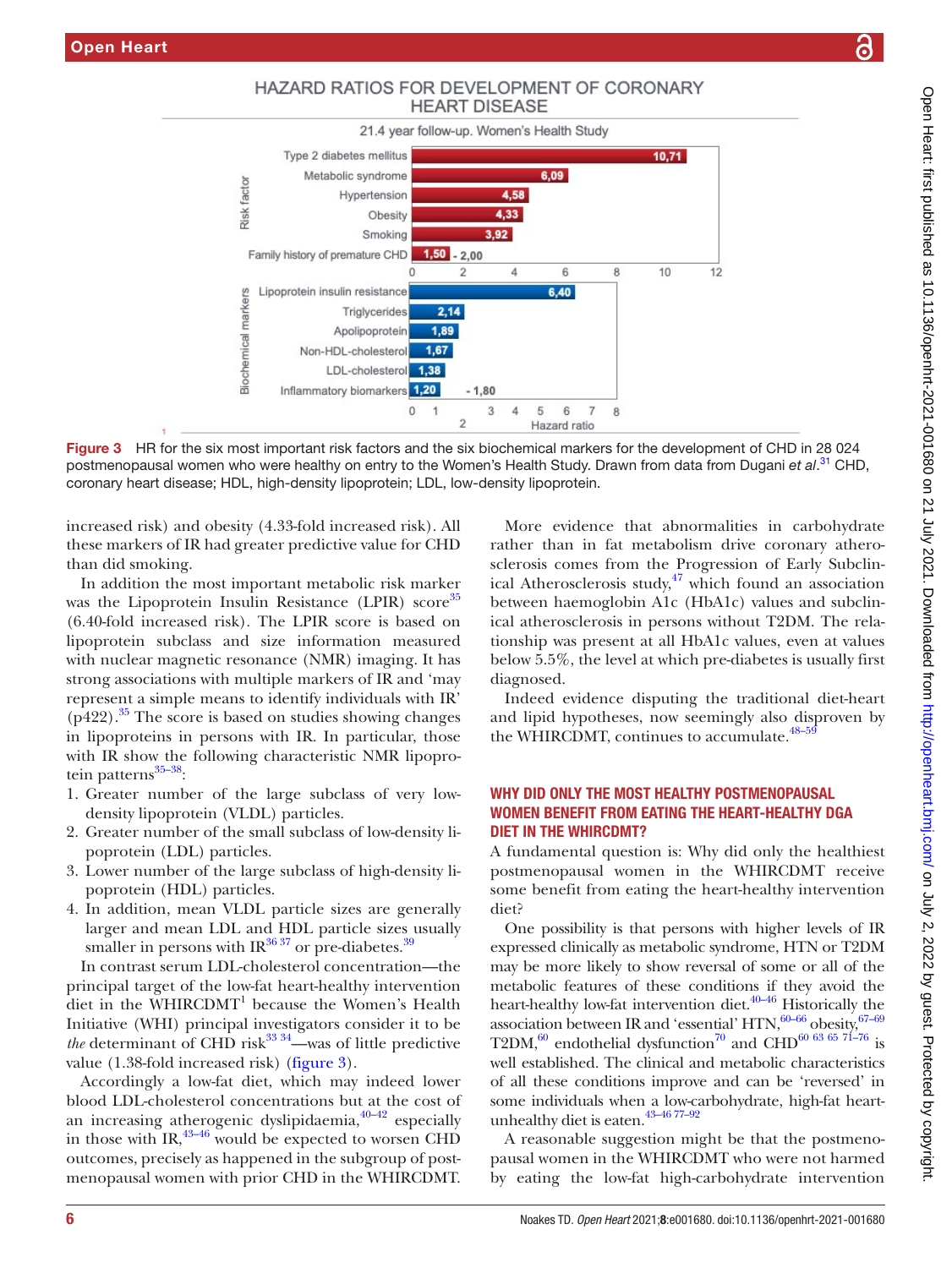diet were insulin-sensitive in 1993 and remained so during the trial and follow-up. However, postmenopausal women with either HTN or CHD in 1993 likely had more advanced IR, placing them at risk of worsening IR if they continued to eat the low-fat high-carbohydrate diet.

Interestingly a 2015 study of the WHI population $93$ does not strongly support this interpretation, as this study found that, when corrected for blood HDL-cholesterol concentrations, markers of IR were not a significant predictor of future CHD risk in postmenopausal women free of T2DM in 1993.

However a low blood HDL-cholesterol concentration is a key marker of IR, $\frac{60}{6}$  so that correcting for this biomarker removes, in part, the influence of IR as a contributor to CHD risk.

However, IR in this population was associated with higher breast cancer incidence and all-cause mortality after breast cancer,  $94$  as well as increased risk of cancer-specific and all-cause mortality.<sup>[95](#page-8-5)</sup>

#### EVIDENCE THAT REPLACING DIETARY SATURATED FAT WITH POLYUNSATURATED FATS ALSO CAUSES HARM

The significance of the Dugani *et*  $a<sup>{31}</sup>$  study is to show, as Kraft first proposed,  $96$  that T2DM/IR is the single most important risk factor, by far, for future development of CHD. However, as he argued, it is often missed because of inappropriate testing to detect either condition.<sup>97-99</sup> While these new data are specific to postmenopausal women, it is reasonable to assume that they also apply to men (and women) of all ages. If correct, it follows that advising persons with IR to replace dietary saturated fat with heart-healthy carbohydrates from fruits, vegetables and grains will worsen blood glucose control especially in those with IR and  $T2DM^{43-46}$  and produce a proatherogenic dyslipidaemia, $40-42$  while increasing whole body inflammation and IR. $^{42}$  These changes would be expected to lead inexorably to progression of CHD.

Two other studies have also recently shown that replacing saturated fat with polyunsaturated fat according to the DGA dietary guidelines also worsens long-term outcomes.

The Recovered Minnesota Coronary Experiment  $(RMCE)^3$  $(RMCE)^3$  found that persons randomised to the intervention diet which replaced saturated fat with the polyunsaturated fatty acid (PUFA), linoleic acid, were at 22% higher risk of death for each  $30 \,\text{mg/dL}$  (0.78mmol/L) reduction in blood cholesterol concentrations, an effect that was especially apparent in those over 65 years of age. The Recovered Sydney Diet Heart Study (RSDHS)<sup>[4](#page-7-3)</sup> also found that replacement of dietary saturated fat with linoleic acid was also associated with increased all-cause mortality and with increased deaths from both cardiovascular disease and CHD.

Importantly one criticism of the RMCE and the RSDHS is that neither controlled for the intake of trans fats considered to increase CHD risk.<sup>100</sup> This criticism does not apply to the WHIRCDMT since the intervention

increased the intake of carbohydrates, not of fats which could have been contaminated with trans fats.

In reviewing all the current evidence, Lawrence<sup>101</sup> concludes that:

PUFAs are unstable to chemical oxidation and their oxidation products are harmful in a variety of ways. PUFAs also form powerful signaling agents that can initiate inflammation which can have dire health consequences…If saturated fats are replaced by carbohydrates in the diet, there would be no significant improvement in serum cholesterol, and it can result in a more atherogenic lipoprotein profile. When looking at much of the data in the context of known biochemical and physiological mechanisms, it appears that saturated fats are less harmful than the common alternatives .<sup>101</sup>

#### DIETARY ADVICE FOR PERSONS WITH IR OR T2DM

This set of findings from four different studies effectively ends the debate about which diet should be eaten to lower the risk of CHD, especially in those with IR.

The answer is that the prescribed diet must prevent the development of the clinical features of IR leading to T2DM. The two diets shown to achieve this are the restricted lowcalorie diet developed by Lim  $et al^{102}$  $et al^{102}$  $et al^{102}$  and the ad libitum lowcarbohydrate higher-healthy-fat ketogenic diet as reported by a number of research teams[.79–83 86–88 90](#page-8-11)

According to the principle of first do no harm, it now becomes the ethical responsibility of all those managing persons with established CHD or at risk of its development because they have IR, especially if they have T2DM, *not* to prescribe the never-proven<sup>1718103</sup> and now-disproven lowfat heart-healthy DGA diet.

Twitter Timothy David Noakes [@ProfTimNoakes](https://twitter.com/ProfTimNoakes)

Acknowledgements The Cape Peninsula University of Technology contributes to the costs of the submission and publication of this article. The author covered all other expenses.

Contributors TDN wrote the manuscript without assistance from anyone else.

Funding The Cape Peninsula University of Technology contributes to the costs of the submission and publication of this article. TDN covered all other expenses.

Competing interests TDN is the author of a number of books on lowcarbohydrate diet, including *The Real Meal Revolution*, *Super Food for Superchildren*, *Lore of Nutrition*, *The Banting Pocket Guide*, *Real Food on Trial* and *The Eat Right Revolution*. TDN derives no personal income from the sale of these books. Instead all royalties are donated to the NGO The Noakes Foundation, of which TDN is the chairman. The money is used to fund the work of The Noakes Foundation, including the Eat Better South Africa Campaign.

Patient consent for publication Not required.

Provenance and peer review Not commissioned; externally peer reviewed.

Data availability statement The publication makes use of data already published in the scientific literature.

**Open access** This is an open access article distributed in accordance with the Creative Commons Attribution Non Commercial (CC BY-NC 4.0) license, which permits others to distribute, remix, adapt, build upon this work non-commercially, and license their derivative works on different terms, provided the original work is properly cited, appropriate credit is given, any changes made indicated, and the use is non-commercial. See: [http://creativecommons.org/licenses/by-nc/4.0/.](http://creativecommons.org/licenses/by-nc/4.0/)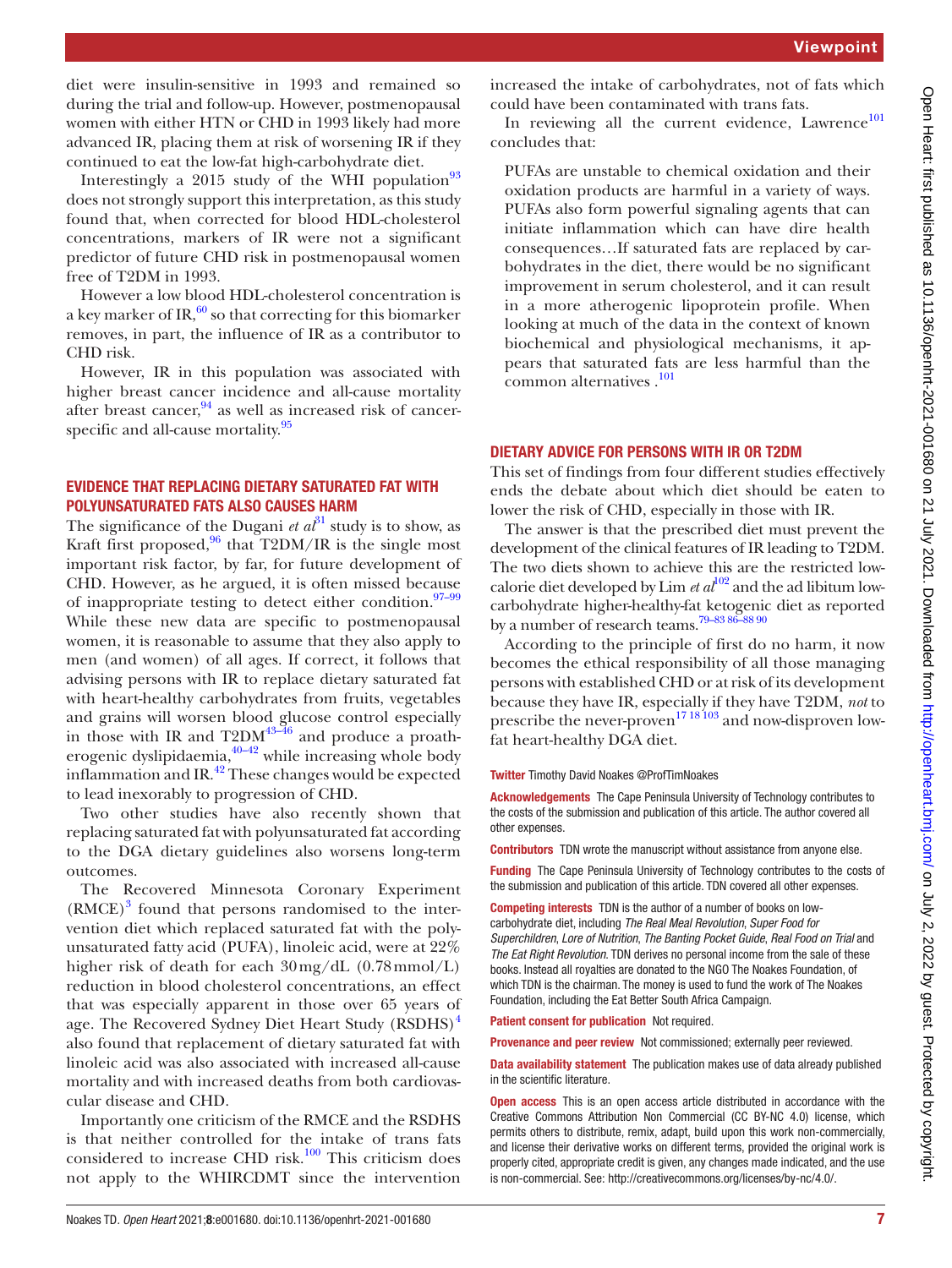# Open Heart

#### <span id="page-7-0"></span>**REFERENCES**

- 1 Howard BV, Van Horn L, Hsia J, *et al*. Low-fat dietary pattern and risk of cardiovascular disease: the women's health Initiative randomized controlled dietary modification trial. *[JAMA](http://dx.doi.org/10.1001/jama.295.6.655)* 2006;295:655–66.
- <span id="page-7-1"></span>2 Select Committee on Nutrition and Human Needs of the United States Senate. *Dietary goals for the United States*. 2nd edn. Washington, DC: US Government Printing Office, 1977.
- <span id="page-7-2"></span>3 Ramsden CE, Zamora D, Leelarthaepin B, *et al*. Use of dietary linoleic acid for secondary prevention of coronary heart disease and death: evaluation of recovered data from the Sydney diet heart study and updated meta-analysis. *[BMJ](http://dx.doi.org/10.1136/bmj.e8707)* 2013;346:e8707.
- <span id="page-7-3"></span>4 Ramsden CE, Zamora D, Majchrzak-Hong S, *et al*. Re-evaluation of the traditional diet-heart hypothesis: analysis of recovered data from Minnesota coronary experiment (1968-73). *[BMJ](http://dx.doi.org/10.1136/bmj.i1246)* 2016;353:i1246.
- <span id="page-7-4"></span>5 Prentice RL, Aragaki AK, Van Horn L, *et al*. Low-fat dietary pattern and cardiovascular disease: results from the women's health initiative randomized controlled trial. *[Am J Clin Nutr](http://dx.doi.org/10.3945/ajcn.117.153270)* 2017;106:35–43.
- <span id="page-7-14"></span>6 Prentice RL, Aragaki AK, Howard BV, *et al*. Low-fat dietary pattern among postmenopausal women influences long-term cancer, cardiovascular disease, and diabetes outcomes. *[J Nutr](http://dx.doi.org/10.1093/jn/nxz107)* 2019;149:1565–74.
- <span id="page-7-5"></span>7 Noakes TD. The women's health Initiative randomized controlled dietary modification trial: an inconvenient finding and the diet-heart hypothesis. *[S Afr Med J](http://dx.doi.org/10.7196/samj.7343)* 2013;103:824–5.
- <span id="page-7-6"></span>8 Prentice RL, Caan B, Chlebowski RT, *et al*. Low–fat dietary pattern and risk of invasive breast cancer: the women's health Initiative randomized controlled dietary modification trial. *[JAMA](http://dx.doi.org/10.1001/jama.295.6.629)* 2006;295:629–42.
- <span id="page-7-7"></span>9 Beresford SAA, Johnson KC, Ritenbaugh C, *et al*. Low-fat dietary pattern and risk of colorectal cancer: the women's health Initiative randomized controlled dietary modification trial. *[JAMA](http://dx.doi.org/10.1001/jama.295.6.643)* 2006;295:643–54.
- <span id="page-7-8"></span>10 Howard BV, Manson JE, Stefanick ML, *et al*. Low-fat dietary pattern and weight change over 7 years: the women's health Initiative dietary modification trial. *[JAMA](http://dx.doi.org/10.1001/jama.295.1.39)* 2006;295:39–49.
- <span id="page-7-9"></span>11 Ford C, Chang S, Vitolins MZ, *et al*. Evaluation of diet pattern and weight gain in postmenopausal women enrolled in the women's health Initiative observational study. *[Br J Nutr](http://dx.doi.org/10.1017/S0007114517000952)* 2017;117:1189–97.
- <span id="page-7-10"></span>12 Tinker LF, Bonds DE, Margolis KL, *et al*. Low-fat dietary pattern and risk of treated diabetes mellitus in postmenopausal women: the women's health Initiative randomized controlled dietary modification trial. *[Arch Intern Med](http://dx.doi.org/10.1001/archinte.168.14.1500)* 2008;168:1500–11.
- <span id="page-7-11"></span>13 Shikany JM, Margolis KL, Pettinger M, *et al*. Effects of a low-fat dietary intervention on glucose, insulin, and insulin resistance in the women's health Initiative (WHI) dietary modification trial. *[Am J Clin](http://dx.doi.org/10.3945/ajcn.110.010843)  [Nutr](http://dx.doi.org/10.3945/ajcn.110.010843)* 2011;94:75–85.
- <span id="page-7-12"></span>14 Culver AL, Ockene IS, Balasubramanian R, *et al*. Statin use and risk of diabetes mellitus in postmenopausal women in the women's health Initiative. *[Arch Intern Med](http://dx.doi.org/10.1001/archinternmed.2011.625)* 2012;172:144–52.
- <span id="page-7-13"></span>15 Sattar N, Preiss D, Murray HM, *et al*. Statins and risk of incident diabetes: a collaborative meta-analysis of randomised statin trials. *[Lancet](http://dx.doi.org/10.1016/S0140-6736(09)61965-6)* 2010;375:735–42.
- 16 Noakes TD. WHIDMT: Rossouw and Howard blatantly miss the point. *[S Afr Med J](http://dx.doi.org/10.7196/SAMJ.8041)* 2014;104:262.
- <span id="page-7-15"></span>17 Teicholz N. *The big fat surprise. Why butter, meat and cheese belong in a heathy diet*. New York, NY: Simon and Schuster, 2014.
- <span id="page-7-16"></span>18 Noakes TD, Sboros M. *Real food on trial. How the diet dictators tried to destroy a top scientist*. UK: Columbus Publishing Ltd, 2019.
- <span id="page-7-17"></span>19 Assaf AR, Beresford SAA, Risica PM, *et al*. Low-fat dietary pattern intervention and health-related quality of life: the women's health Initiative randomized controlled dietary modification trial. *[J Acad](http://dx.doi.org/10.1016/j.jand.2015.07.016)  [Nutr Diet](http://dx.doi.org/10.1016/j.jand.2015.07.016)* 2016;116:259–71.
- <span id="page-7-18"></span>20 McCoy CE. Understanding the intention-to-treat principle in randomized controlled trials. *[West J Emerg Med](http://dx.doi.org/10.5811/westjem.2017.8.35985)* 2017;18:1075–8.
- <span id="page-7-19"></span>21 Mozaffarian D, Rimm EB, Herrington DM. Dietary fats, carbohydrate, and progression of coronary atherosclerosis in postmenopausal women. *[Am J Clin Nutr](http://dx.doi.org/10.1093/ajcn/80.5.1175)* 2004;80:1175–84.
- 22 Mozaffarian D. Low-fat diet and cardiovascular disease. *[JAMA](http://dx.doi.org/10.1001/jama.296.3.279-b)* 2006;296:279–80.
- <span id="page-7-20"></span>23 Anderson CAM, Appel LJ. Dietary modification and CVD prevention: a matter of fat. *[JAMA](http://dx.doi.org/10.1001/jama.295.6.693)* 2006;295:693–5.
- <span id="page-7-21"></span>24 Grundy SM. Should women be offered cholesterol lowering drugs to prevent cardiovascular disease? Yes. *[BMJ](http://dx.doi.org/10.1136/bmj.39202.399942.AD)* 2007;334:982.
- <span id="page-7-22"></span>25 Kendrick M. Should women be offered cholesterol lowering drugs to prevent cardiovascular disease? no. *[BMJ](http://dx.doi.org/10.1136/bmj.39202.397488.AD)* 2007;334:983.
- <span id="page-7-23"></span>26 Aberegg SK, Majure DT, Howard BV. Low-fat diet and cardiovascular disease. *[JAMA](http://dx.doi.org/10.1001/jama.296.3.280-a)* 2006;296:279–1.
- <span id="page-7-24"></span>27 Hawking S. *Black holes and baby universes and other essays*. UK: Bantam Books London, 1993.
- <span id="page-7-25"></span>Lee I-M, Cook NR, Gaziano JM, *et al*. Vitamin E in the primary prevention of cardiovascular disease and cancer: the women's health study: a randomized controlled trial. *[JAMA](http://dx.doi.org/10.1001/jama.294.1.56)* 2005;294:56–65.
- <span id="page-7-26"></span>29 Cook NR, Lee I-M, Gaziano JM, *et al*. Low-dose aspirin in the primary prevention of cancer: the women's health study: a randomized controlled trial. *[JAMA](http://dx.doi.org/10.1001/jama.294.1.47)* 2005;294:47–55.
- 30 Ridker PM, Cook NR, Lee I-M, *et al*. A randomized trial of low-dose aspirin in the primary prevention of cardiovascular disease in women. *[N Engl J Med](http://dx.doi.org/10.1056/NEJMoa050613)* 2005;352:1293–305.
- <span id="page-7-27"></span>31 Dugani SB, Moorthy MV, Li C, *et al*. Association of lipid, inflammatory, and metabolic biomarkers with age at onset for incident coronary heart disease in women. *[JAMA Cardiol](http://dx.doi.org/10.1001/jamacardio.2020.7073)* 2021;6:437–47.
- <span id="page-7-28"></span>Noakes TD. The 2012 University of Cape Town Faculty of Health Sciences centenary debate. *[South African Journal of Clinical](http://dx.doi.org/10.1080/16070658.2015.11734522)  [Nutrition](http://dx.doi.org/10.1080/16070658.2015.11734522)* 2015;28:19–33. doi:10.1080/16070658.2015.11734522
- <span id="page-7-29"></span>33 Rossouw J. Serum cholesterol as a risk factor for coronary heart disease revisited. *[S Afr J Clin Nutr](http://dx.doi.org/10.1080/16070658.2015.11734523)* 2015;28:34–7.
- 34 Rossouw J. The diet-heart hypothesis, obesity and diabetes. *[S Afr](http://dx.doi.org/10.1080/16070658.2015.11734524)  [J Clin Nutr](http://dx.doi.org/10.1080/16070658.2015.11734524)* 2015;28:38–43.
- <span id="page-7-30"></span>35 Shalaurova I, Connelly MA, Garvey WT, *et al*. Lipoprotein insulin resistance index: a lipoprotein particle-derived measure of insulin resistance. *[Metab Syndr Relat Disord](http://dx.doi.org/10.1089/met.2014.0050)* 2014;12:422–9.
- <span id="page-7-31"></span>36 Garvey WT, Kwon S, Zheng D, *et al*. Effects of insulin resistance and type 2 diabetes on lipoprotein subclass particle size and concentration determined by nuclear magnetic resonance. *[Diabetes](http://dx.doi.org/10.2337/diabetes.52.2.453)* 2003;52:453–62.
- 37 Goff DC, D'Agostino RB, Haffner SM, *et al*. Insulin resistance and adiposity influence lipoprotein size and subclass concentrations. results from the insulin resistance atherosclerosis study. *[Metabolism](http://dx.doi.org/10.1016/j.metabol.2004.09.002)* 2005;54:264–70.
- 38 Reaven GM, Chen YD, Jeppesen J, *et al*. Insulin resistance and hyperinsulinemia in individuals with small, dense low density lipoprotein particles. *[J Clin Invest](http://dx.doi.org/10.1172/JCI116541)* 1993;92:141–6.
- <span id="page-7-32"></span>39 Festa A, Williams K, Hanley AJG, *et al*. Nuclear magnetic resonance lipoprotein abnormalities in prediabetic subjects in the insulin resistance atherosclerosis study. *[Circulation](http://dx.doi.org/10.1161/CIRCULATIONAHA.104.512079)* 2005;111:3465–72.
- <span id="page-7-33"></span>40 Siri-Tarino PW, Sun Q, Hu FB, *et al*. Saturated fat, carbohydrate, and cardiovascular disease. *[Am J Clin Nutr](http://dx.doi.org/10.3945/ajcn.2008.26285)* 2010;91:502–9.
- 41 Volk BM, Kunces LJ, Freidenreich DJ, *et al*. Effects of step-wise increases in dietary carbohydrate on circulating saturated fatty acids and palmitoleic acid in adults with metabolic syndrome. *[PLoS](http://dx.doi.org/10.1371/journal.pone.0113605)  [One](http://dx.doi.org/10.1371/journal.pone.0113605)* 2014;9:e113605.
- <span id="page-7-37"></span>42 Kuipers RS, de Graaf DJ, Luxwolda MF, *et al*. Saturated fat, carbohydrates and cardiovascular disease. *[Neth J Med](http://www.ncbi.nlm.nih.gov/pubmed/21978979)* 2011;69:372–8.
- <span id="page-7-34"></span>43 Volek JS, Feinman RD. Carbohydrate restriction improves the features of metabolic syndrome. metabolic syndrome may be defined by the response to carbohydrate restriction. *[Nutr Metab](http://dx.doi.org/10.1186/1743-7075-2-31)* 2005;2:31.
- 44 Volek JS, Fernandez ML, Feinman RD, *et al*. Dietary carbohydrate restriction induces a unique metabolic state positively affecting atherogenic dyslipidemia, fatty acid partitioning, and metabolic syndrome. *[Prog Lipid Res](http://dx.doi.org/10.1016/j.plipres.2008.02.003)* 2008;47:307–18.
- 45 Volek JS, Phinney SD, Forsythe CE, *et al*. Carbohydrate restriction has a more favorable impact on the metabolic syndrome than a low fat diet. *[Lipids](http://dx.doi.org/10.1007/s11745-008-3274-2)* 2009;44:297–309.
- 46 Hyde PN, Sapper TN, Crabtree CD, *et al*. Dietary carbohydrate restriction improves metabolic syndrome independent of weight loss. *[JCI Insight](http://dx.doi.org/10.1172/jci.insight.128308)* 2019;4:e128308.
- <span id="page-7-35"></span>47 Rossello X, Raposeiras-Roubin S, Oliva B, *et al*. Glycated hemoglobin and subclinical atherosclerosis in people without diabetes. *[J Am Coll Cardiol](http://dx.doi.org/10.1016/j.jacc.2021.03.335)* 2021;77:2777–91.
- <span id="page-7-36"></span>48 Volek JS, Forsythe CE. The case for not restricting saturated fat on a low-carbohydrate diet. *[Nutr Metab](http://dx.doi.org/10.1186/1743-7075-2-21)* 2005;2:21–2.
- 49 Demasi M, Lustig RH, Malhotra A. The cholesterol and calorie hypotheses are both dead – it is time to focus on the real culprit: insulin resistance. *[Clin Pharmacist](http://dx.doi.org/10.1211/PJ.2017.20203046)* 2017;9.
- 50 DuBroff R. Cholesterol paradox: a correlate does not a surrogate make. *[Evid Based Med](http://dx.doi.org/10.1136/ebmed-2016-110602)* 2017;22:15–19.
- 51 Ravnskov U, de Lorgeril M, Diamond DM, *et al*. LDL-C does not cause cardiovascular disease: a comprehensive review of the
- current literature. *[Expert Rev Clin Pharmacol](http://dx.doi.org/10.1080/17512433.2018.1519391)* 2018;11:959–70. 52 Ludwig DS, Willett WC, Volek JS, *et al*. Dietary fat: from foe to friend? *[Science](http://dx.doi.org/10.1126/science.aau2096)* 2018;362:764–70.
- 53 DuBroff R. A reappraisal of the lipid hypothesis. *[Am J Med](http://dx.doi.org/10.1016/j.amjmed.2018.04.027)* 2018;131:993–7.
- 54 Dehghan M, Mente A, Rangarajan S, *et al*. Association of dairy intake with cardiovascular disease and mortality in 21 countries from five continents (PURE): a prospective cohort study. *[Lancet](http://dx.doi.org/10.1016/S0140-6736(18)31812-9)* 2018;392:2288–97.